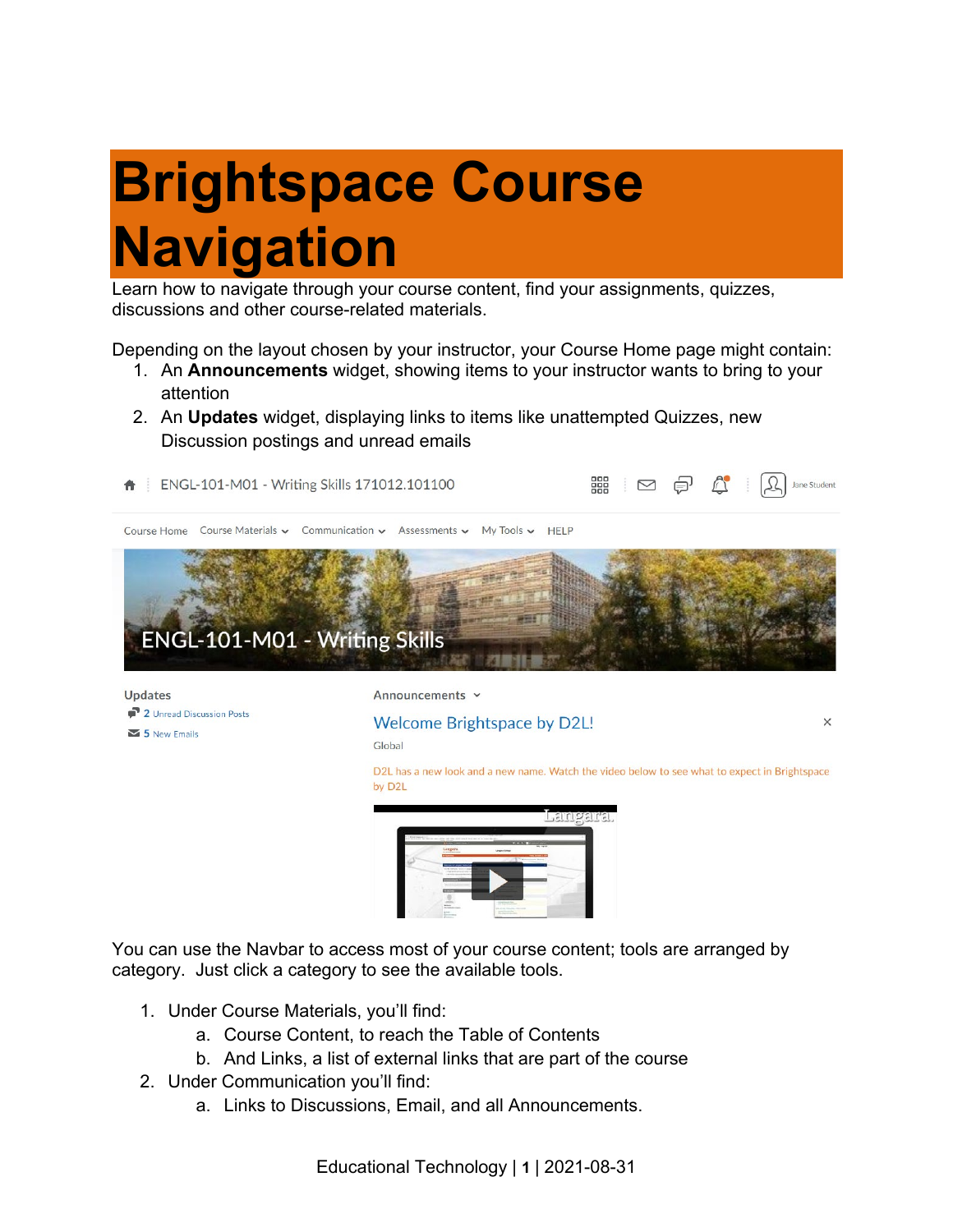- 3. The Assessments category contains links to lists of items under the Assignments, Quizzes, Self Assessments and Surveys tools.
- 4. Finally, My Tools gives you links to:
	- a. Calendar
	- b. Classlist
	- c. Class Progress, which will show statistics of your progress in the course
	- d. Grades, posted by your instructor
	- e. Groups, for viewing your group memberships, if your instructor has set up groups for discussions or assignments
	- f. Your file Locker
	- g. My Media, which shows all media you have uploaded to Kaltura MediaSpace

Depending on how your instructor has set up the course, the **Content tool** is usually the best way to navigate through a course. The content may be organized in a variety of ways, for example: by week, by textbook chapters or by topic. This content may contain course readings, slides, web links, links to quizzes and assignments.

From the top level of Content, you can use the Table of Contents on the left to select a module, or open a content item from the main area of the page.

| $\varphi$<br>Search Topics            | Table of Contents ~                                                                                                                                | а<br>Print                |
|---------------------------------------|----------------------------------------------------------------------------------------------------------------------------------------------------|---------------------------|
| 宴<br>Overview<br>Course Schedule<br>户 | <b>Download</b>                                                                                                                                    | Expand All   Collapse All |
| Table of Contents                     | <b>Getting Started</b>                                                                                                                             | ▼                         |
| <b>Getting Started</b>                |                                                                                                                                                    |                           |
| Library Resources                     | Instructor Introduction v<br>Web Page<br>سرام<br>'Instructor Introduction' - Web Page<br><b>Introduce Yourself</b><br>÷<br><b>Discussion Topic</b> |                           |

Once you open a content item, you can click the **pull-out tab** on the left to access the Table of Contents. You can also use the navigation arrows in the upper-right corner to go to the next and previous items.